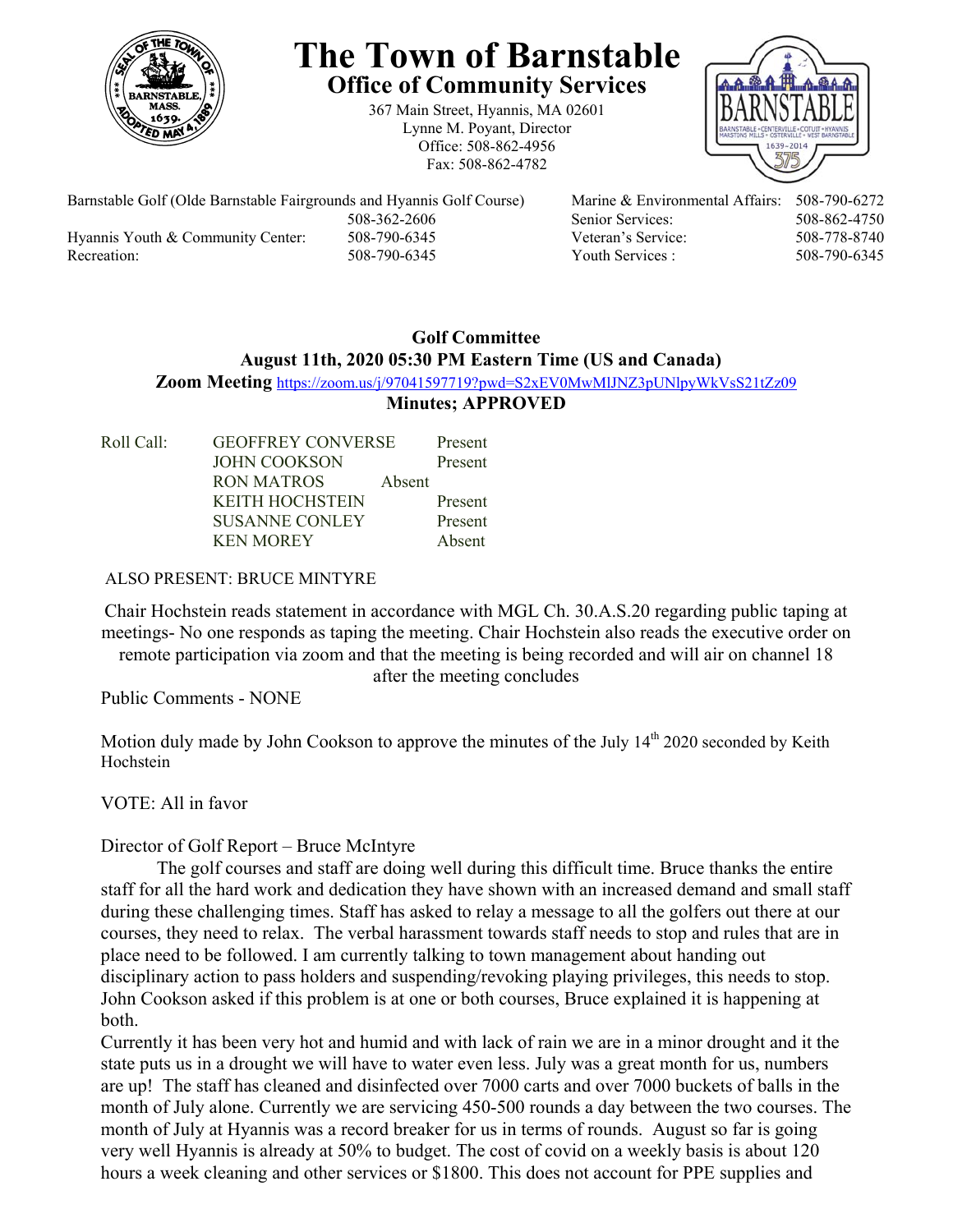extra cleanings at night with our cleaning company. As a reminder from COVID you need to wear a facemask in order to enter the buildings, no mask no entry. Another reminder I'd like to share is that the state rolled back phase 3 to step 1 which has greatly impacted our restaurants especially at Hyannis Golf Course. Jesse would like me to announce the club championship winners at Hyannis, for the men Joe Hunt won gross and Dick King won net and for the women Kara Peterson won gross and Ginny Turner won net. The quota league now has over 200 players and has accumulated about 18k in pro shop credit over the first seven weeks. At Olde Barnstable Fairgrounds, Lisa Packard is the 2020 women's club champion and the men's division is this upcoming weekend.

#### Director of Golf Maintenance Report – Bruce McIntyre

Both courses are under stress with the high heat, humidity and a lack of rain. The grass is going dormant is certain areas and will come back once we get a few days of rain. We are doing our best to keep the turf alive so we can bounce back and have a great fall. The crabgrass is out of control in certain areas due to not spraying because there is no organic solution to crabgrass control. This year has been very good for bugs and beetles which will lead to a heavy grub issue this fall that we are keeping our eyes on.

Geoff Converse asked about people not wearing masks and if there is signage. Bruce explained there is signage and we were told not to be the covid police by the Town of Barnstable. Geoff- Is there a plan to give the restaurants some kind of fiscal relief. Bruce- The discussion has happened with David Anthony and we are looking to do something for them. Susanne Connoly asked about full time staffing. Bruce we are currently down one full time employee and the spot has remained vacant for the time being. Susanne asked about the disciplinary actions and how that will be handled. Bruce explained there will be a newsletter sent out to everyone and separate letter to those who are at fault. Susanne asked about the 50 50 split between annual pass holders and greens fee players and how close we are to that. Bruce- It is getting closer now to the 50 50 which would be great. John Cookson- Looking at the adult resident pass holders are down to 647 form 770 and the nonresident passes are also down. Bruce explained that players did not come back from Florida and some of them are moving up to the over 80 rate and some are just paying as they play now. We are glad to have the numbers we do this year and we do hope that the numbers increase again next year. Keith Hochstein- We fully supports you with the negativity towards staff. If the Town of Barnstable does not want you to be the mask police maybe the staff should enforce it. I also do know many show birds who will not be going back to Florida as early they normally would so we may be getting more business from them this fall. Keith also asked about the punch card that we used to provide. Bruce- We went from a punch card to discounted greens fee for residents instead many years ago.

#### Initial Rates and Fees Discussion for 2021

Bruce- Explained some of the Covid costs we hope to have reimbursed which is why we are tracking it. John- Are we going to get all that capital equipment we did not get this year. Topic Discussed Bruce explained he does not think we should change any fees at this point. Susanne- A member made a suggestion to me that I am going to share with you for the ladies at Hyannis. With the course being so hard is it possible to re rate the course and change a few tees. Bruce- We have been looking at doing that for years now all the way back to 2016 when we did the master plan.

Keith asked about a deadline for rates and fees. Bruce- The hearing last year war in November, we do have time. Geoff asked about CPC and where we are with that. Bruce- We do not know yet if that will go through it has been recommend and are still waiting.